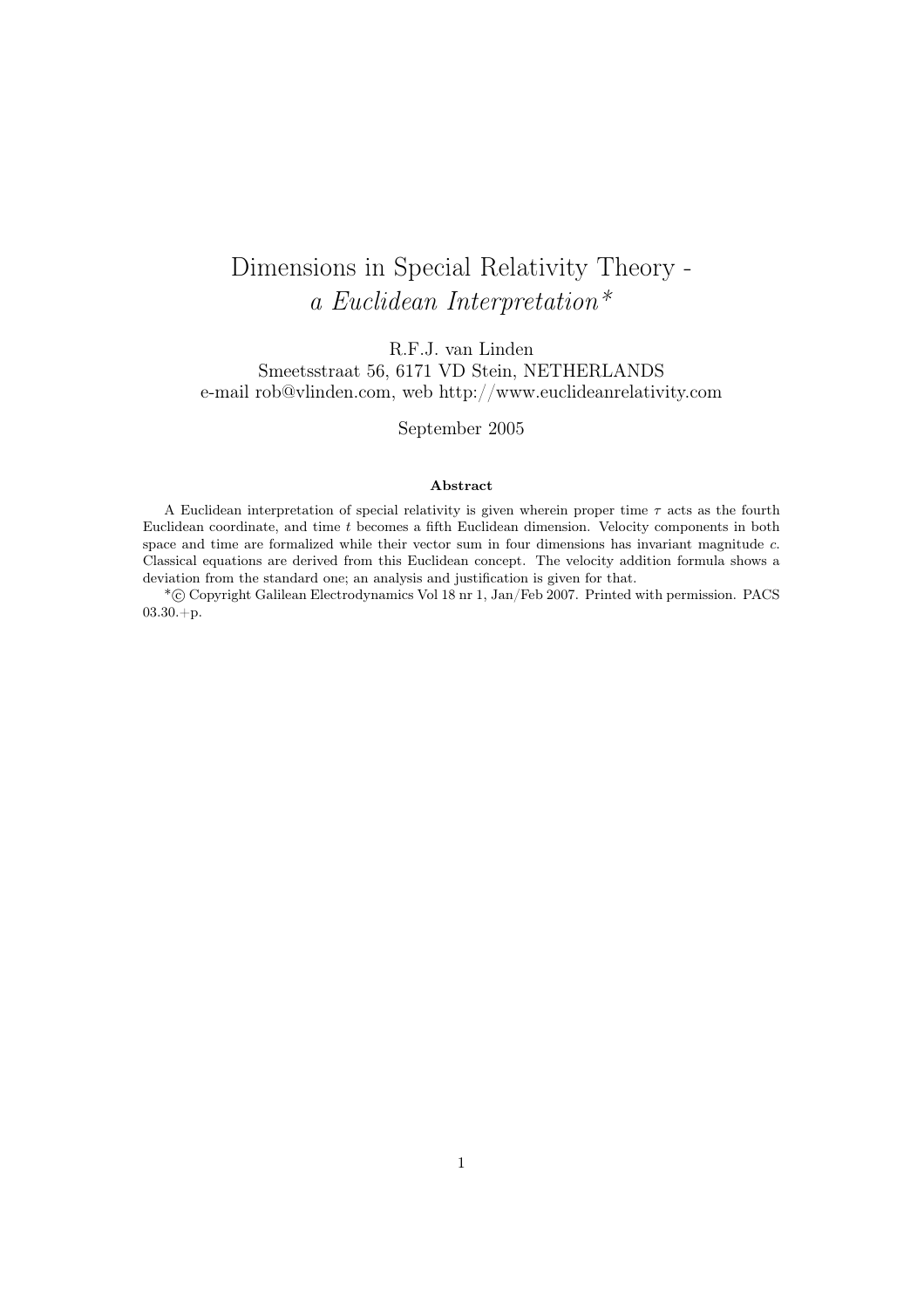### 1 Introduction

Euclidean relativity, both special and general, is steadily gaining attention as a viable alternative to the Minkowski framework, after the works of a number of authors. Amongst others Montanus [1,2], Gersten [3] and Almeida [4], have paved the way. Its history goes further back, as early as 1963 when Robert d'E Atkinson [5] first proposed Euclidean general relativity.

The version in the present paper emphasizes extending the notion of velocity to the time dimension. Next, the consistency of this concept in 4D Euclidean space is shown with the classical Lorentz transformations, after which the major inconsistency with classical special relativity, the velocity addition formula, is addressed. Following paragraphs treat energy and momentum in 4D Euclidean space, partly using methods of relativistic Lagrangian formalism already explored by others after which some Euclidean 4-vectors are established.

A simplified and popularized version is available that will get you in the 'right mood'. It can be found on the web at http://www.euclideanrelativity.com.

#### 2 The Time Dimension

Minkowski interpretations of special relativity treat time differently from spatial dimensions, showing from the Minkowski metric where the time component is given the opposite sign. Some alternative interpretations (e.g. [1-4]) seek positive definite Euclidean metrics for space-time. Also in this article, the time dimension will be treated as a regular fourth dimension in Euclidean space-time.

If time is considered a fourth spatial dimension, then it must show properties similar to those found in the other three. In there we encounter properties like length, speed, acceleration, curvature etc., expressed respectively as s,  $ds/dt$ ,  $d^2s/dt^2$ ,  $R_{bcd}^a$  etc. Of those properties, a single one can be measured relatively easily in the time dimension: the 'length' or timeduration  $\Delta t$ . That raises the question of how a hypothetical speed in time, let us call it  $\chi$ , should be expressed mathematically. In [6], Greene has given a derivation of an expression that can be used as the velocity component in the Euclidean time dimension. Rewriting the usual Minkowski invariant

$$
c^{2} = (dct/d\tau)^{2} - (dx/d\tau)^{2} - (dy/d\tau)^{2} - (dz/d\tau)^{2}
$$
\n(1)

into Euclidean form:

$$
c^{2} = (cd\tau/dt)^{2} + (dx/dt)^{2} + (dy/dt)^{2} + (dz/dt)^{2} (2)
$$

one arrives at the temporal velocity component

$$
\chi = c d\tau / dt \tag{3}
$$

This clearly defines  $\tau$  as the coordinate for the fourth Euclidean dimension, and it says that the velocity components in all four dimensions involve derivatives with respect to  $t$ , which then can no longer represent the fourth dimension. It can only be an extra, fifth dimension,  $x_5$  (provided we index the other four  $x_1, x_2, x_3$ , and  $x_4$  respectively, with  $\tau = x_4$ ). This fifth dimension is sometimes treated as a parameter in Euclidean approaches similar to special relativity, e.g. in  $[1,2]$ , but here it will be treated as a genuine extra Euclidean dimension. A general expression for speed in the time dimension (henceforth refereed to as time-speed) is now:

$$
\chi = c dx_4/dx_5 \tag{4}
$$

while the scalar value of time-speed  $\chi$  is

$$
\chi = \sqrt{c^2 - v^2} \tag{5}
$$

The general expression for spatial velocity components in 4D Euclidean space-time is

$$
v_i = dx_i/dx_5 \tag{6}
$$

## 3 Using Time-Speed in Special Relativity

It will be shown that the Lorentz transformation equations for length and time can be reproduced from the Euclidean context.

Maintaining orthogonality for all Euclidean dimensions, Eqs.  $(2)$  and  $(5)$  imply that the axes for the proper time dimension and the spatial dimension in the direction of the initial motion must have *rotated* for the moving object, as seen from the rest frame of the observer, in fact defining Lorentz transformations as rotations in SO(4). See also [1],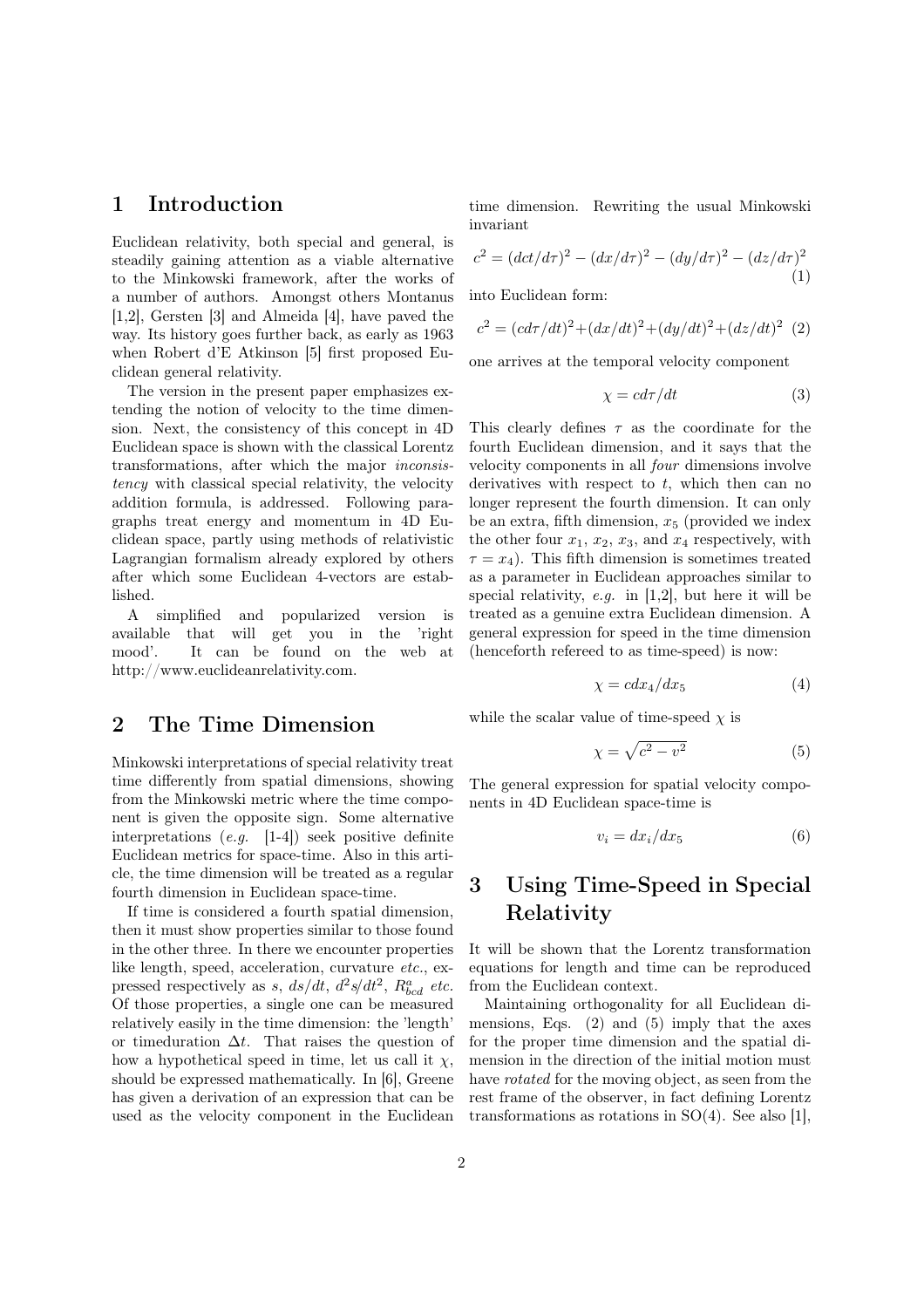where this is referred to as a Relative Euclidean Space-Time. In the approach that follows now, these axes will therefor (unlike in the Minkowski diagram) both rotate in the same direction, clockwise or counter clockwise, depending on the direction of the motion. The diagrams in Fig. 1 and Fig. 2 should illustrate this.



Figure 1: 4D representation of an observer at O and an object A, both at rest.

Figure 1 depicts an object A at rest together with an observer at O, also at rest. The horizontal axis shows both the spatial dimensions  $x'_i$ ,  $i = 1, 2, 3$ , for the object A as well as the spatial dimensions  $x_i$ for the observer. The vertical axis shows both time dimensions with notation conform Eq. (2), so  $x_4 =$  $c\tau$ . Due to object A being at rest, relative to the observer, the axes overlap. The circle is just a tool to better show the rotation that will be depicted in Fig. 2.

Definitions are as follows:

- Vector **C** indicates the 4D velocity, having magnitude c, of object A.
- Vector  $V$ , of magnitude v, and  $X$ , of magnitude  $\chi$ , are the projections of this velocity **C** on, respectively, the spatial dimensions and the proper time dimension of the observer.
- $\bullet$   $l'$  indicates the proper length of object A in the spatial direction  $x_i'$  in the rest frame of object A (in this example  $l'$  is also set to  $c$ ).



Figure 2: Object A in motion relative to observer. The dimensional axes of object A have rotated relative to the observer.

• l and  $l_4$  are, respectively, the projections of this proper length on the spatial dimensions and the proper time dimension of the observer.

In Fig. 2, object A moves with speed  $v$  relative to the observer. This leads to a relative rotation of dimensions  $x'_4$  and  $x'_i$  such that **V** is the projection of the original 4D velocity C of object A on the  $x_i$  axis of the observer at rest. The situation is examined at the instant where  $x_i = x'_i = x_4 =$  $x'_4 = 0.$ 

The Lorentz transformation equation for  $x$  is

$$
x' = \gamma(x - vt) \tag{7}
$$

where

$$
\gamma = 1/\sqrt{1 - v^2/c^2} \tag{8}
$$

but this factor can also be written as

$$
\gamma = c/\sqrt{c^2 - v^2} = c/\chi \tag{9}
$$

leading to

$$
x' = c(x - vt) / \chi \tag{10}
$$

At  $t = 0$ , the length of object A will be contracted. as measured by the observer, according to

$$
x = x' \chi/c \tag{11}
$$

so the contraction of length  $l$  can be written as

$$
l = l' \chi/c \tag{12}
$$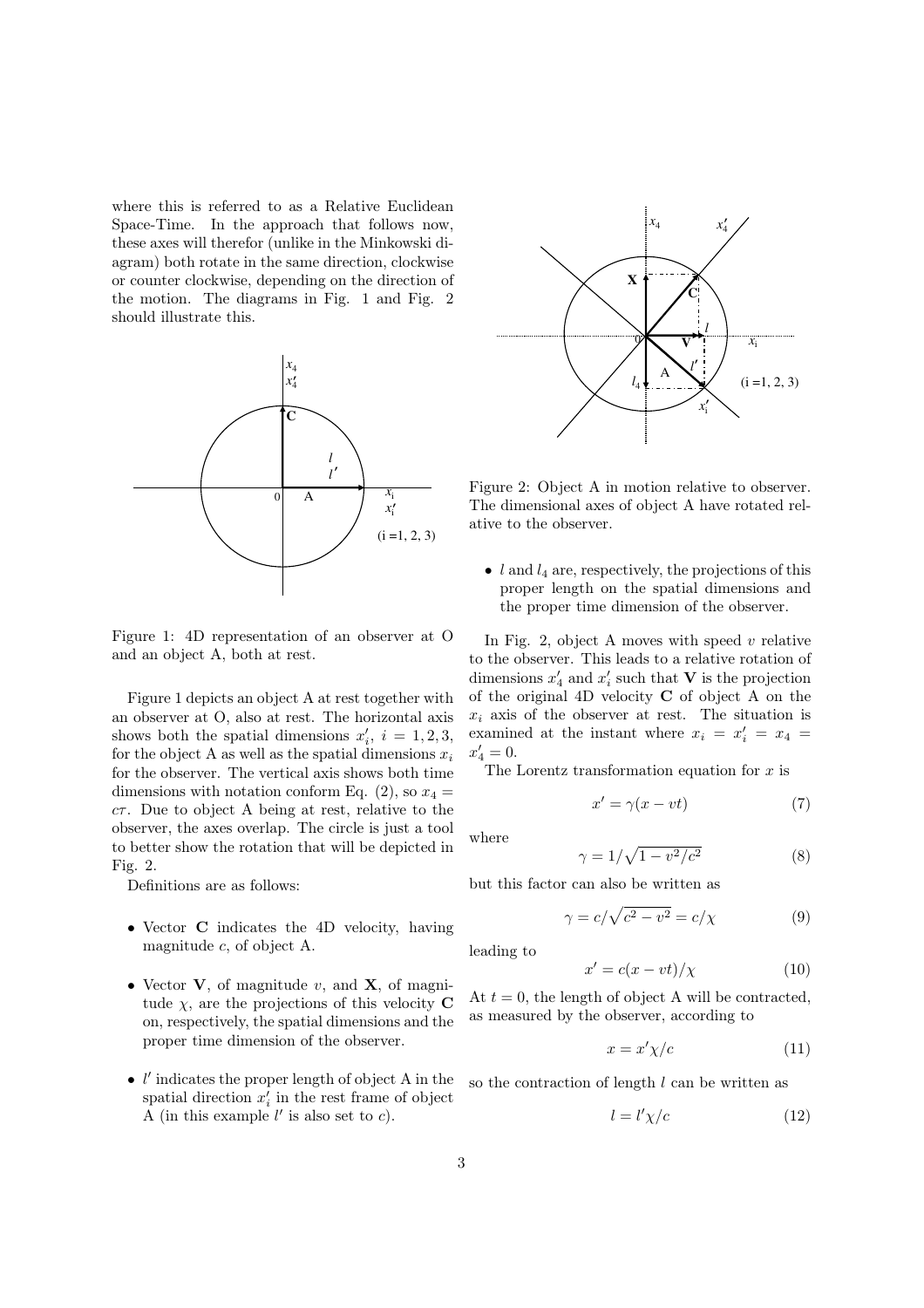which shows that *l*, as measured by the observer at rest, is indeed the goniometric projection of the proper length  $l'$  on the  $x_i$  axis.

Arrow  $l_4$  is the projected 'length' component of the moving object A on the proper time axis  $x_4$ of the observer as a result of the rotation of the dimension  $x_i'$ . This length is the manifestation of the difference in proper time (the non-simultaneity) between the endpoints of object A in motion according to the Lorentz transformation equation for time:

$$
t' = \gamma(t - vx/c^2)
$$
 (13)

and can be interpreted as a rotation 'out of space' of the proper length  $l'$  towards the negative axis of  $x_4$ . At  $t = 0$  the proper-time difference between tail and head of arrow  $l$  will be

$$
t' = -\gamma v l/c^2 = -lv/c\chi \tag{14}
$$

From  $l = l' \chi/c$  and  $l_4 = l' v/c$  it follows that

$$
l_4 = -ct'
$$
 (15)

which confirms that  $l_4$  represents the proper-time difference in object A. The factor  $c$  results from the choice of units for space and time.

Summarizing, from the perspective of the observer, the proper length  $l'$  of object A is decomposed in the components  $l$  and  $l_4$  according to:

$$
l'^2 = l^2 + l_4^2 \tag{16}
$$

and so is also the 4D speed  $c$  of the object decomposed in the components  $\chi$  and  $v$ :

$$
c^2 = \chi^2 + v^2. \tag{17}
$$

Equation  $(16)$  thus combines Eqs.  $(7)$  and  $(13)$  into a single Pythagorean equation in four dimensions.

## 4 Relativistic Addition of Velocities

It appears that the Euclidean approach as used in the previous Section does not yield the same equation for relativistic addition of velocities as used in special relativity. Although this particular point may be a serious obstacle to the acceptation of this proposal, it obviously is necessary to point it out.

Figure 3 depicts a situation with three reference frames: a stationary unprimed frame  $x$ , a moving primed frame  $x'$  and a third, double primed frame  $x''$  of an object that moves relative to both other frames,  $x$  and  $x'$ . Each frame has dimensional axes rotated relative to the other frames as a result of the relative motion.



Figure 3: Relativistic addition of velocities in three reference frames, each with rotated dimensional axes relative to each other.

- Vector  $V$  of magnitude v is the spatial velocity of an observer with rest frame  $x'$  as measured by an observer with rest frame  $x$ .
- Vector  $\bf{W}$  of magnitude  $w$  is the spatial velocity of a third object as measured by the observer with rest frame x.
- Vector  **of magnitude**  $u$  **is the spatial velocity** of that same object but now as measured by the observer with rest frame  $x'$ .

Classically **U**, **V**, and **W** are considered parallel, yielding the relation:

$$
w = \frac{u+v}{1+uv/c^2} \tag{18}
$$

In the current approach **U**, **V** and **W** are *not* parallel, therefor yielding a different relation:

$$
w = c\cos(-\alpha) = c\sin(\frac{1}{2}\pi + \alpha)
$$
  
=  $c\sin(\beta + \varphi) = c(\cos\varphi\sin\beta + \cos\beta\sin\varphi)$   
=  $u\sqrt{1 - v^2/c^2} + v\sqrt{1 - u^2/c^2}$  (19)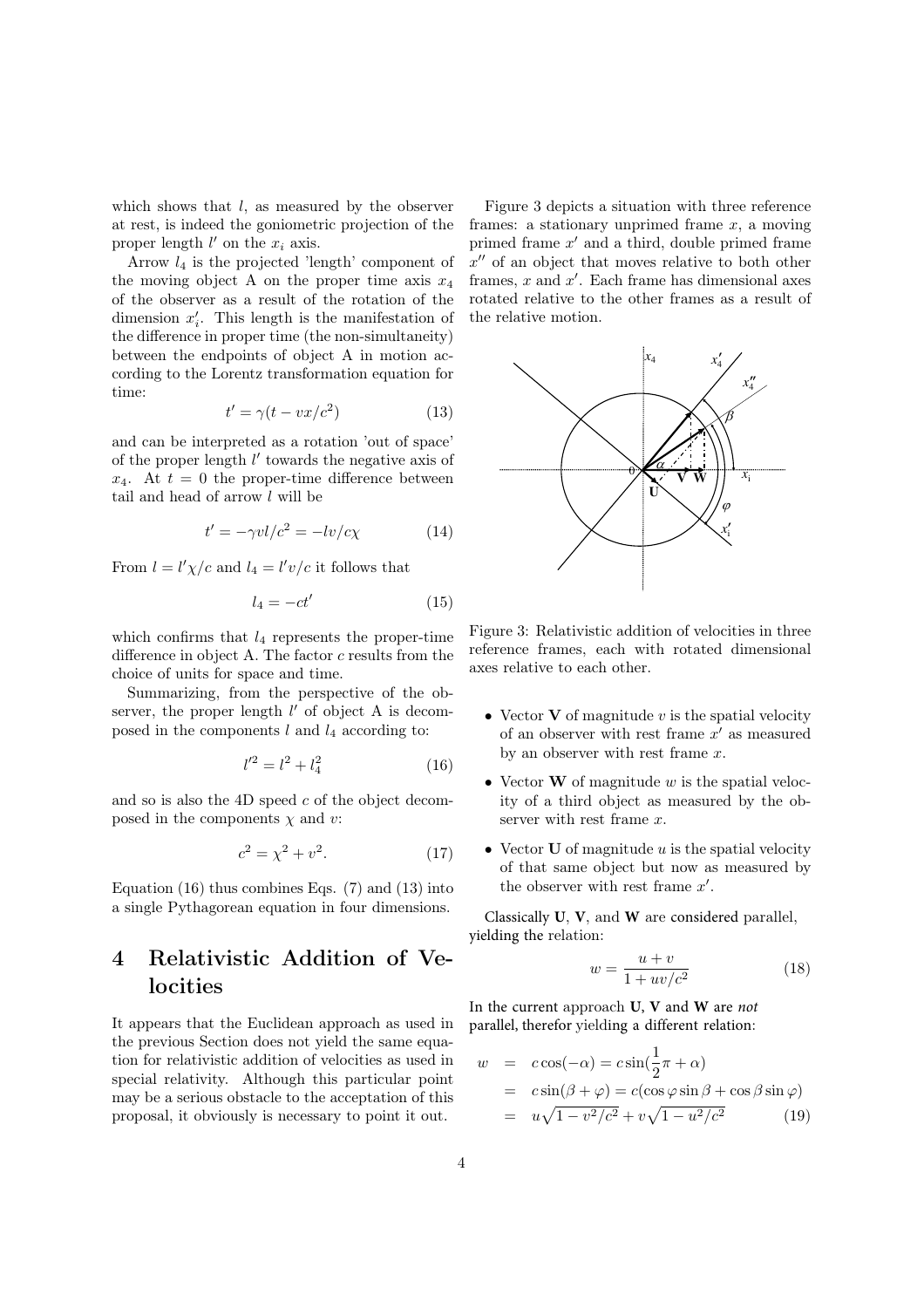This expression is not nearly similar to the classical expression in Eq. (18).

Like Eq. (18), Eq. (19) still limits the speeds as measured by both observers to the maximum of c, which is also clear by inspection of the Figure. Some remarks will be made now on the probability of either of the equations to be the right one:

- 1. Equation (18) is in fact based on the universality of light speed and the basis for reasoning is that an object, e.g. a photon, having speed  $c$  for an observer in frame  $x$  will still have that same speed  $c$  for an observer in frame  $x'$ . This is one of Einstein's original postulates and also in this Euclidean approach it will still be maintained as a valid postulate, which essentially means that the photons velocity vector, as measured from the moving frame, must have rotated along with that frame. The third object, having speed  $w$ , as measured from frame  $x$ , is not a photon but a mass-carrying particle for which such a rotation apparently does not apply. It must therefor be emphasized that Eq. (19) for now may only be applied to masscarrying particles.
- 2. Equation (18) shows a discontinuity that is unusual in physics. In Fig. 4, Eq. (18) is plotted for the situation where  $u$  always equals  $v$ .



Figure 4: Graph of classical equation for relativistic addition of velocities.

With  $u$  and  $v$  nearing  $c$ , the resulting  $w$  will also near c, which is in accordance with the classical view. But if (as a matter of mathematical experiment) the range of  $u$  and  $v$  is extended beyond the maximum value of c then the plot looks like depicted in Fig. 5.



Figure 5: Classical graph for relativistic addition of velocities with hypothetical (superluminal) extensions.

The part from Fig. 4 can still be recognized but it is clear now that this actually forms part of a continuous function that extends beyond c. The part beyond  $u = v = c$  may not be used. solely because the classical function is not defined, nor ever shown to be valid, for such superluminal extensions (actually the space-like quadrants in the classical light cone). This fact strongly suggests that the graph from Fig. 4 is an approximation of the real function.

Finally, both Eqs. (18) and (19) are plotted together in Fig. 6.

Equation (19) is almost identical for speeds below about  $c/2$  but begins to deviate at higher speeds. The top of Eq. (19) corresponds to speeds. The top of Eq. (19) corresponds to  $u = v = c/\sqrt{2}$ . From the circle diagram in Fig. 3 it shows that the time-speed of the object, as measured from frame  $x$ , then becomes zero. Equation (19) further shows decreasing values for  $w$  in situations where the values of  $u$ values for w in situations where the values of u<br>and v go beyond  $c/\sqrt{2}$  (the frame of the moving object then rotates beyond  $\pi/2$  relative to frame  $x$ ). It turns out that in that case the corresponding time-speed for the object becomes negative. (This situation might be related to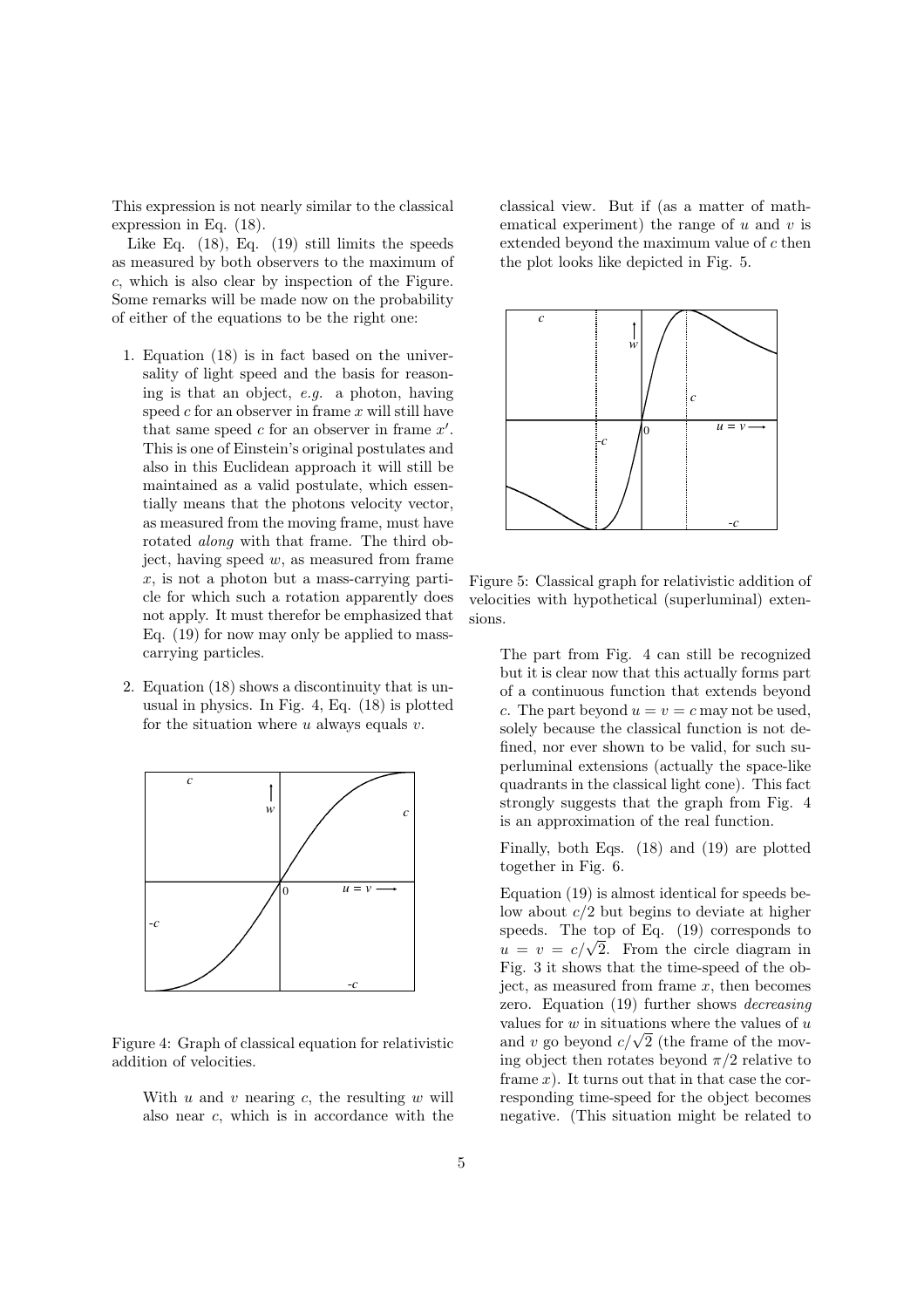



Figure 6: Classical [Eq. (18)] and newly derived graph [Eq. (19)] for relativistic addition of velocities plotted together for  $u = v$ .

anti-particles, running 'backwards in time'.).

The situation where  $u$  equals  $v$  gives the maximum possible deviation relative to the classical graph. Other ratios between  $u$  and  $v$ give (much) smaller deviations and the tops of Eq.  $(19)$  will shift outwards towards c as can be seen in Fig. 7 where the ratio between  $u$  and  $v$  equals 3:1. At a ratio 10:1 both plots are practically identical. Virtually all practical situations that require the velocity addition formula to be used exist under such circumstances, which indicates that a deviation from the classical graph is likely to remain unnoticed.

3. Some interpretations of Fizeau's experiment give rise to doubt concerning the correctness of Eq.  $(18)$ . If Eq.  $(19)$  is used in the analysis of Fizeau's experiment done by Renshaw [7], it yields better results than Eq. (18), although still not within the margins as claimed by Michelson.

The vast majority of experimental set-ups that are aimed at verification of relativity theory are using two reference frames. These experiments are not suitable for the verification of the velocity addition formula. One would have to use a set-up with three reference frames. At speeds on the order of  $10^4$  m/s the difference in resulting values between Eqs. (18) and (19) is

graph [Eq. (19)] for relativistic addition of velocities plotted together for  $u = v/3$ .

Figure 7: Classical [Eq. (18)] and newly derived

on the order of  $10^{-5}$  m/s, which might be noticeable using adequately accurate measuring devices.

A hypothetical case will now be used to show that Eq. (19) does not necessarily lead to causality conflicts as a result of the negative time-speeds that can occur.

A spaceship travels relative to Earth at speed  $v_s = 0.9c$  and heads toward an asteroid that is at rest relative to Earth. The ship launches a missile at the asteroid at  $v_m = 0.9c$  relative to the ship. An observer on the ship watches the missile destroy the asteroid. According to Eq. (19), an observer on Earth would see the missile traveling at only 0.7846c so the missile's spatial speed is lower than that of the spaceship. It seems therefor that this observer would see the ship hit the asteroid before the missile.

The explanation of this paradox can be found in the comparison of the proper times of all objects involved. We call the proper time for the spaceship  $\tau_s$  and for the missile  $\tau_m$ . For simplicity we set the space-time event of the launch at  $t = \tau_m$  $\tau_s = 0$  and the distance between the spaceship and the asteroid at that moment at 0.9 light second (as measured by the observer on Earth).

The observer on Earth calculates timecoordinates of the impact (against the asteroid) using his own time t for the spaceship:  $t_s = 1$ s;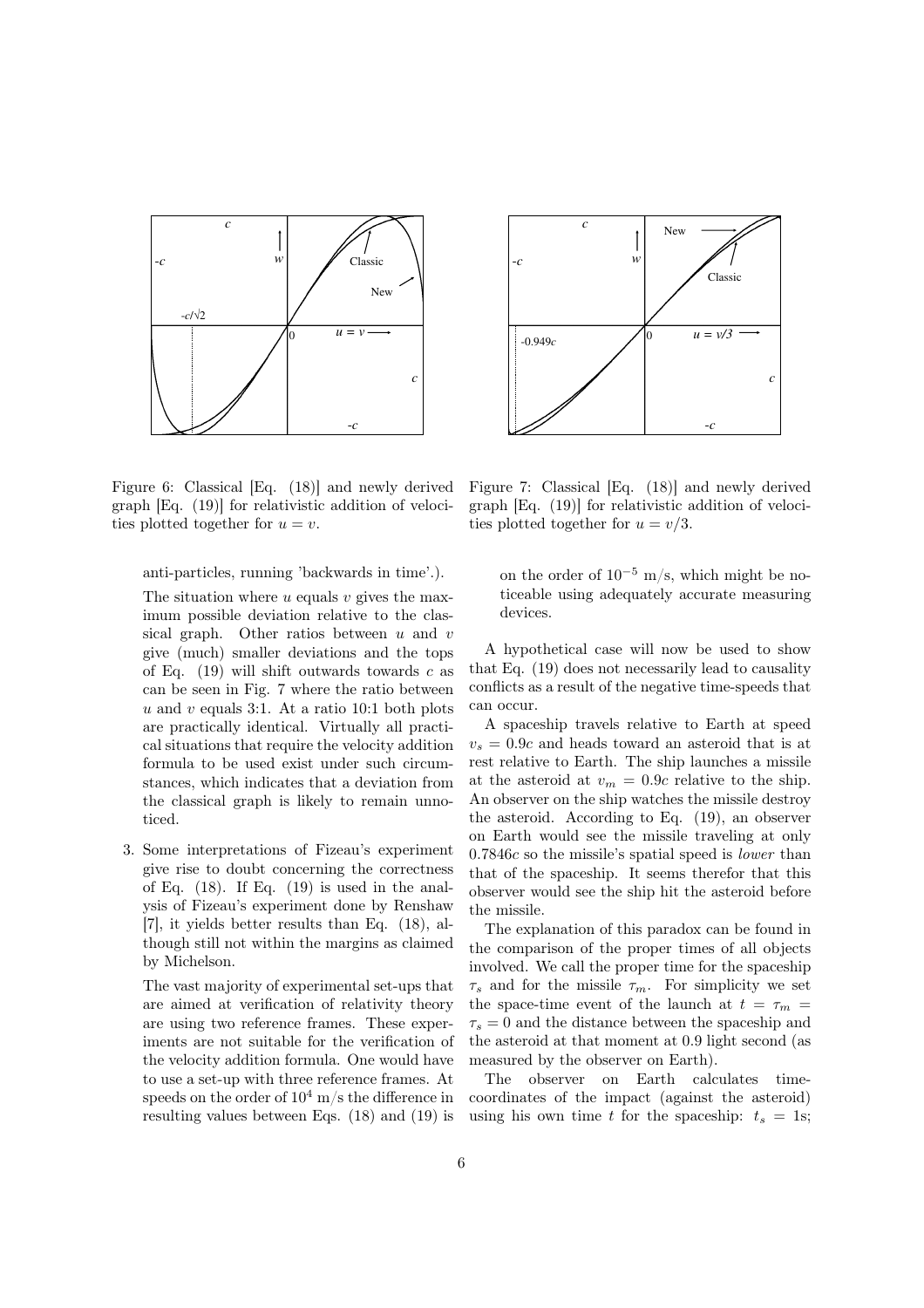and for the missile:  $t_m = 0.9/0.7846 = 1.147\mathrm{s},$  so it seems as if the spaceship reaches the asteroid first. In 4D Euclidean space-time however the observer measures the time-speed  $\chi_s$  of the spaceship as:  $\chi_s = \sqrt{c^2 - v_s^2} = \sqrt{c^2 - (0.9c)^2} = 0.4359c.$ 

According to this observer the absolute value of the timespeed  $\chi_m$  of the missile is  $\chi_m$  =  $c^2 - (0.7846c)^2 = 0.62c$ , but from the circle diagram (Fig. 3) it shows that we must now take the negative root so its value is  $\chi_m = -0.62c$ . Note that the cyclic nature of  $\gamma$  now also implies that in this situation  $\gamma$  has a negative value in  $\tau_m = t_m/\gamma = t_m \chi_m/c$  for the missile.

We calculate the proper times at the moment of impact according to the observer on Earth for the spaceship:  $\tau_s = t_s \chi_s/c = 0.4359$ s; and for the missile:  $\tau_m = 1.147(-0.62) = -0.7111$ s.

In proper time the missile hits the asteroid before the spaceship does despite its lower spatial speed. Causality is therefor not violated. The missile runs backwards in proper time.

#### 5 Relativistic Doppler Effect

Using the identity  $\chi =$ √  $c^2 - v^2$  for the time-speed variable in the wavelength equation for the relativistic Doppler effect

$$
\lambda' = \lambda_0 \sqrt{\frac{1 + v/c}{1 - v/c}} \tag{20}
$$

simplifies this expression to

$$
\lambda' = \lambda_0 (c + v) / \chi \tag{21}
$$

It is possible to identify the individual contributions of the factors  $v$  and  $\chi$  to the total Doppler effect by considering  $\chi = c$  (which isolates the effect of the spatial speed) and  $v = 0$  (which isolates the effect of the time-speed).

Setting  $\chi = c$  results in:

$$
\lambda'_v = \lambda_0 (1 + v/c) \tag{22}
$$

which is the regular equation for the acoustic Doppler effect with moving source and stationary receiver. Setting  $v = 0$  results in:

$$
\lambda'_{\chi} = \lambda_0 c / \chi \tag{23}
$$

which simply makes the photon's frequency proportional to the time-speed of the emitting particle.

The relativistic Doppler effect can thus be interpreted as a combination of the normal 'acoustic' Doppler effect in space and a frequency shift that results from the lower time-speed.

### 6 Mass, Energy and Momentum

Figure 8 depicts a moving object with spatial velocity  $V$  of magnitude  $v$ , as measured by an observer at point L, at rest.



Figure 8: 4D velocity of magnitude  $c$  in  $x'_4$  of an object at L. An observer at rest at L has velocity of magnitude c in  $x_4$ .

The vector sum of spatial and time-velocities reflects the four-velocities of the observer (along  $x_4$ ) and the moving object (along  $x_4'$ ). It follows naturally that the Lorentz invariant  $m_0c$  ( $m_0$  is the rest mass) in the moving object A can be decomposed in

$$
m_0^2 c^2 = m_0^2 \chi^2 + m_0^2 v^2 \tag{24}
$$

which, using the identities  $E = \gamma m_0 c^2$  and  $p =$  $\gamma m_0 v$ , is equivalent to the classical equation

$$
E^2/c^2 = m_0^2 c^2 + p^2 \tag{25}
$$

 $E$  being the total energy and  $p$  being the spatial momentum.

The components in the right part of Eq. (24) cannot simply be interpreted as, respectively, the object's momenta in the time dimension and the spatial dimension of the rest frame of the observer.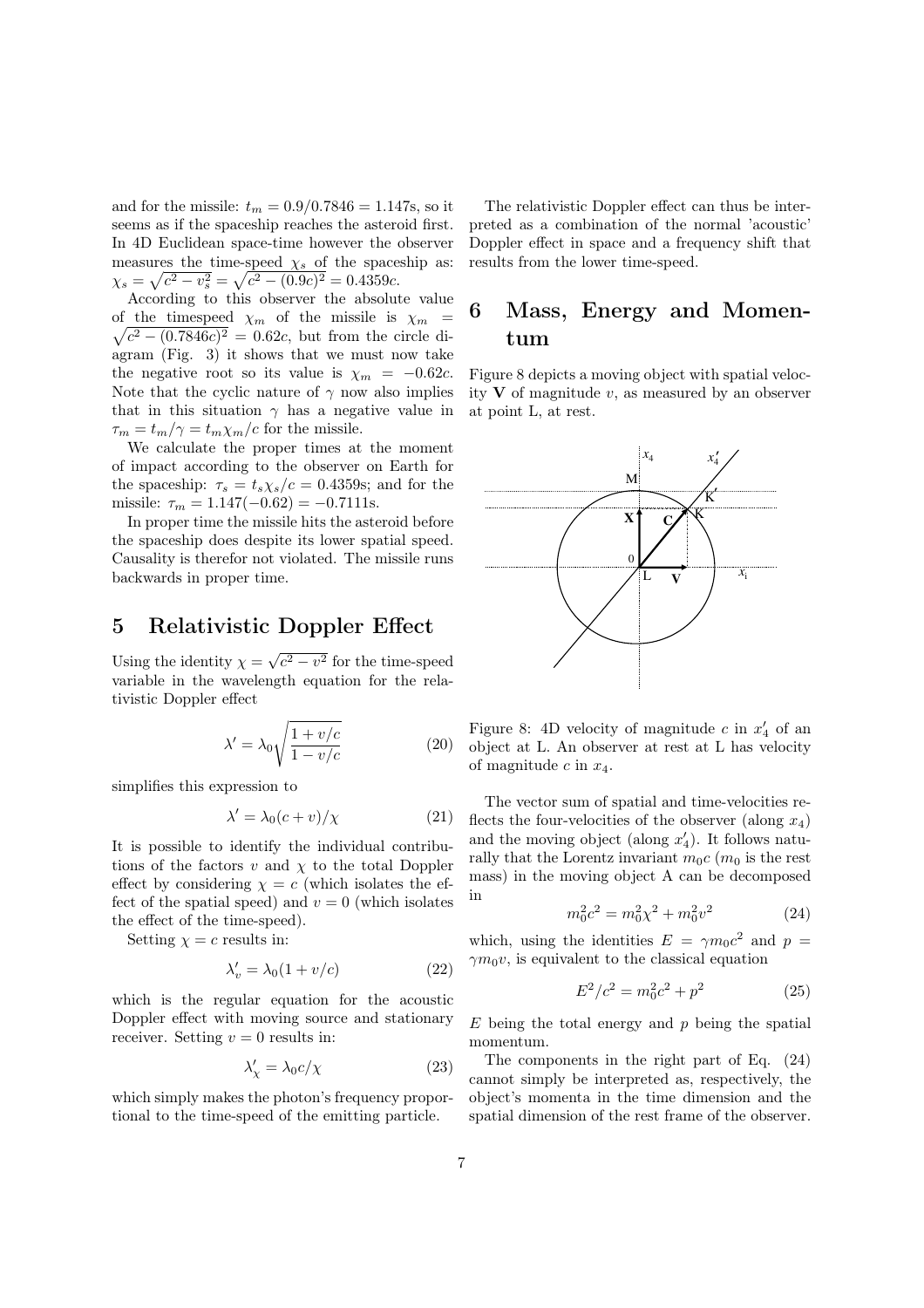There is an obvious problem in the fact that the factor  $\gamma$  is involved in the expressions for E and p. If we multiply the factor  $\gamma^2$  into all three elements of Eq.  $(24)$  we get:

$$
\gamma^2 m_0^2 c^2 = \gamma^2 m_0^2 \chi^2 + \gamma^2 m_0^2 v^2 \tag{26}
$$

which describes triangle LK'M (if  $m_0$  is set to 1). This alternative form for Eq. (24) immediately shows the meaning of its components. They now correspond one to one with the components in Eq. (25):  $\gamma m_0 c = E/c, \ \gamma m_0 \chi = m_0 c, \ \gamma m_0 v = p.$  The factor  $\gamma m_0 c$  is however not invariant under rotations in  $SO(4)$ , while  $m_0c$  is. [Note that although  $m_0c$  is indeed Lorentz invariant from the perspective of the observer, its physical meaning in its own rest frame is the moving object's time-momentum. The same invariant value can be found in the rest frame of the observer (see also Fig. 9) but should then be read as  $\gamma m_0 \chi$ . The Lagrangian formalism for this situation has been worked out by Montanus in [2]. The reader is therefore referred to this source for the detailed derivation. The generic principles used for such 5D situations (or more generally 4D with the addition of an extra parameter to keep track of the progress of the object along its world-line) appear in Goldstein [8]. The latter however uses the classical indefinite Minkowski metric as a basis for the development of the relativistic Lagrangian Λ where Montanus uses a positive definite metric like in this article. A short overview of the main equations is given here.

In agreement with classical mechanics it is assumed that the variation according to Hamilton's principle:

$$
\delta I = \int_{x_{5_{(1)}}}^{x_{5_{(2)}}} \Lambda(x_{\mu}, u_{\mu}) dx_{5}
$$
 (27)

is an extremum, where  $u_{\mu} = dx_{\mu}/dx_5$ . The corresponding Euler-Lagrange equations of motion are:

$$
\frac{\partial \Lambda}{\partial x_{\mu}} - \frac{d}{dx_5} (\partial \Lambda / \partial u_{\mu}) = 0 \tag{28}
$$

leading to a possible relativistic Lagrangian for a free object in the absence of a forcefield (so the potential energy equals zero):

$$
\Lambda = m_0 u_\mu u^\mu \tag{29}
$$

which equals, as a result of the universal velocity magnitude  $c$  for the free particle in 4D space-time:

$$
\Lambda = m_0 c^2 \tag{30}
$$

The latter is to be interpreted as the 'kinetic energy' of the particle in four dimensions, which is a fundamentally different concept than kinetic energy in three dimensions. It corresponds to the total energy of a particle at rest. Other solutions for  $\Lambda$  are possible but the essential element is that any solution is a constant in 4D space-time.

The relativistic Lagrangian  $\Lambda$  shows that the factor  $\gamma$  in Eq. (26) must be a result of our confinement to a 3D subspace of 4D space-time. In order to maintain conservation laws for energy and momentum, while only being able to measure their 'projections' to our 3D space, the factor  $\gamma$  is an artificial necessity. It vanishes for a hypothetical observer with full 4D observational skills, who measures the object's speed and energy as constants.

### 7 Transformation of Energy and Momentum

The generic transformation equations for energy and momentum depend indirectly on the equation for relativistic addition of velocities. Because a new one replaces this equation, it is necessary to rework the transformation equations for energy and momentum as well.

Figure 9 depicts an object moving with velocity **W** of magnitude  $w$  relative to frame  $x$  and velocity U of magnitude  $u$  relative to frame  $x'$ .

(please refer also to Fig. 3 and the definitions given there)

- $E = \gamma(w) m_0 c^2$  is the energy of an object that moves with velocity  $\bf{W}$  of magnitude w relative to frame  $x$  and measured in frame  $x$ .
- $E' = \gamma(u)m_0c^2$  is the energy of that same object moving with velocity  $U$  of magnitude  $u$ relative to frame  $x'$  and measured from frame  $x'.$
- Frame  $x'$  moves with velocity  $V$  of magnitude  $v$  relative to frame  $x$ .

$$
\bullet \ \gamma(u) = 1 \bigg/ \sqrt{1 - u^2/c^2}
$$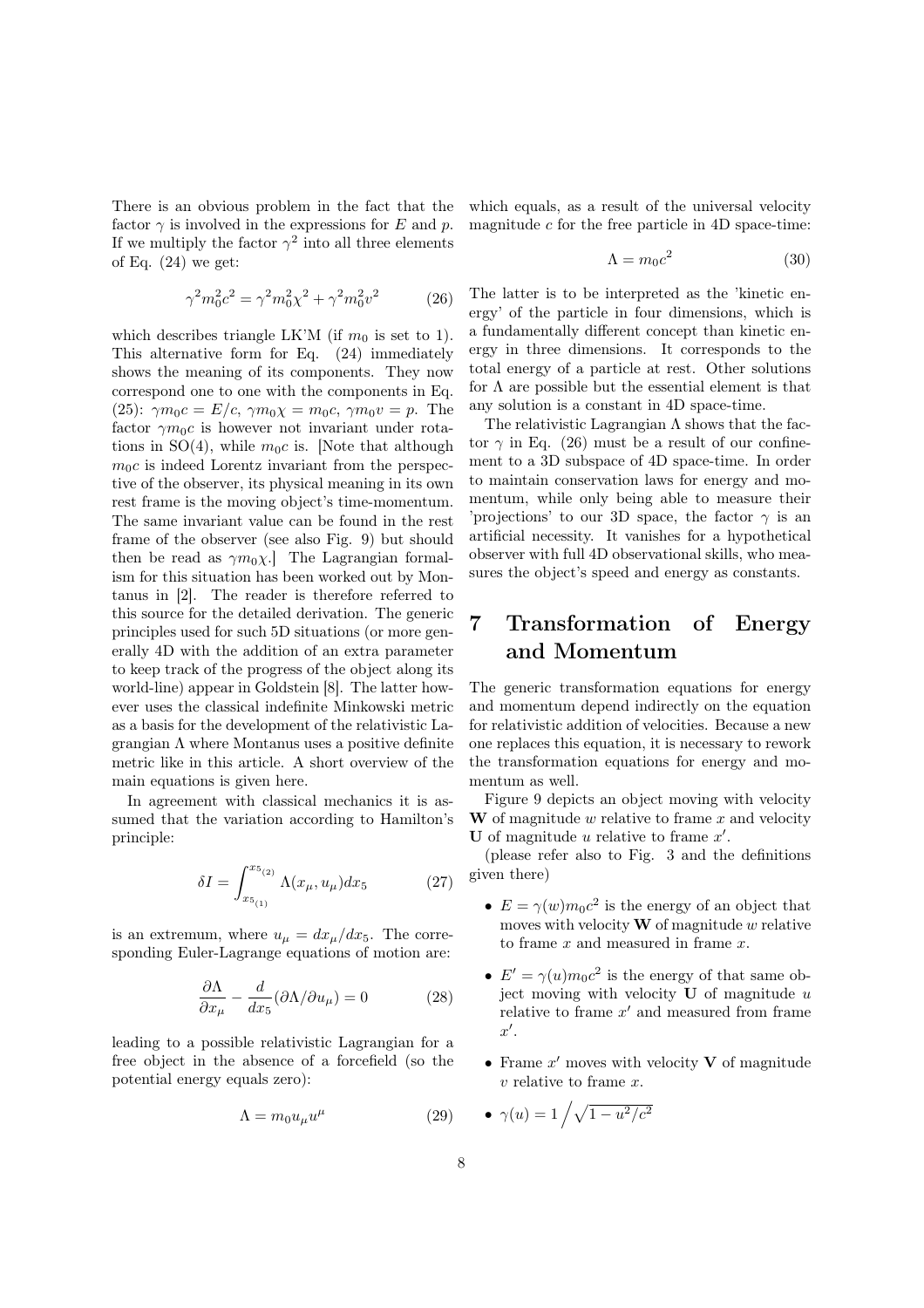

Figure 9: Generic transformation of energy and momentum in three reference frames with rotated dimensional axes.

\n- $$
\gamma(v) = 1 / \sqrt{1 - v^2/c^2}
$$
\n- $\gamma(w) = 1 / \sqrt{1 - w^2/c^2}$
\n

For energy this leads to a generic transformation equation

$$
E/E' = \gamma(w)/\gamma(u) \tag{31}
$$

which can be written in different forms using Eq. (19). With  $u = 0$  this reduces to the classical form:

$$
E/E' = \gamma(v) \tag{32}
$$

For momentum a generic transformation equation is

$$
p/p' = wE/uE'
$$
 (33)

where:

- $p' = \gamma(u) m_0 u$  is the momentum of the object as measured from frame  $x'$ .
- $p = \gamma(w)m_0w$  is the momentum of the object as measured from frame x.

### 8 Euclidean Four-Vectors

The traditional Minkowski line element with metric  $(+1, -1, -1, -1)$  is:

$$
ds^2 = c^2 dt^2 - dx^2 - dy^2 - dz^2 \tag{34}
$$

where  $ds = cd\tau$ . Four-vectors with the Euclidean metric  $(+1, +1, +1, +1)$  as used in the previous Sections use the 4D velocity of the moving object and 4D Euclidean distances as invariants, which is in fact the essence of Eq. (2):

$$
c^2 = v_1^2 + v_2^2 + v_3^2 + \chi^2 \tag{35}
$$

Multiplication with  $dt^2 = dx_5^2$  yields (recall that  $\chi = c d\tau/dt$ :

$$
c^2 dt^2 = dx_1^2 + dx_2^2 + dx_3^2 + c^2 d\tau^2 \tag{36}
$$

where the factors  $c^2 d\tau^2$  and  $c^2 dt^2$  from Eq. (34) have switched roles.

The Euclidean metric thus gives rise to four-vectors for position, velocity and energy/momentum:

| Euclidean                           | Minkowskian             |
|-------------------------------------|-------------------------|
| $(x_1, x_2, x_3, c\tau)$            | $(x_1, x_2, x_3, ct)$   |
| $(v_1, v_2, v_3, \chi)$             | $\gamma(v_1,v_2,v_3,c)$ |
| $(m_0v_1, m_0v_2, m_0v_3, m_0\chi)$ | $(p_1, p_2, p_3, E/c)$  |

Equation (36) is not really new. It is merely Eq. (34) written in a different form, with as a main input the definition of  $\chi$ , being the time-speed of an object as measured by an observer at rest, which has three effects:

- $\bullet$  It creates a new invariant c, being the universal magnitude of the 4D velocity of an object.
- It provides a Euclidean basis for the definition of vectors in the direction of the time dimension.
- It enables these new vectors to be summed with existing vectors in the spatial dimensions.

In general, the new Euclidean four-vectors can be derived from the Minkowski four-vectors by using the time component in the Minkowski four-vector as the invariant (the vector sum) for the new fourvector. It is essentially doing Pythagoras "the other way around", i.e., calculating the hypotenuse from the rectangular sides, instead of calculating a rectangular side from the hypotenuse and the other rectangular side (refer to [9] for a detailed treatment of Minkowski and Euclidean four-vectors).